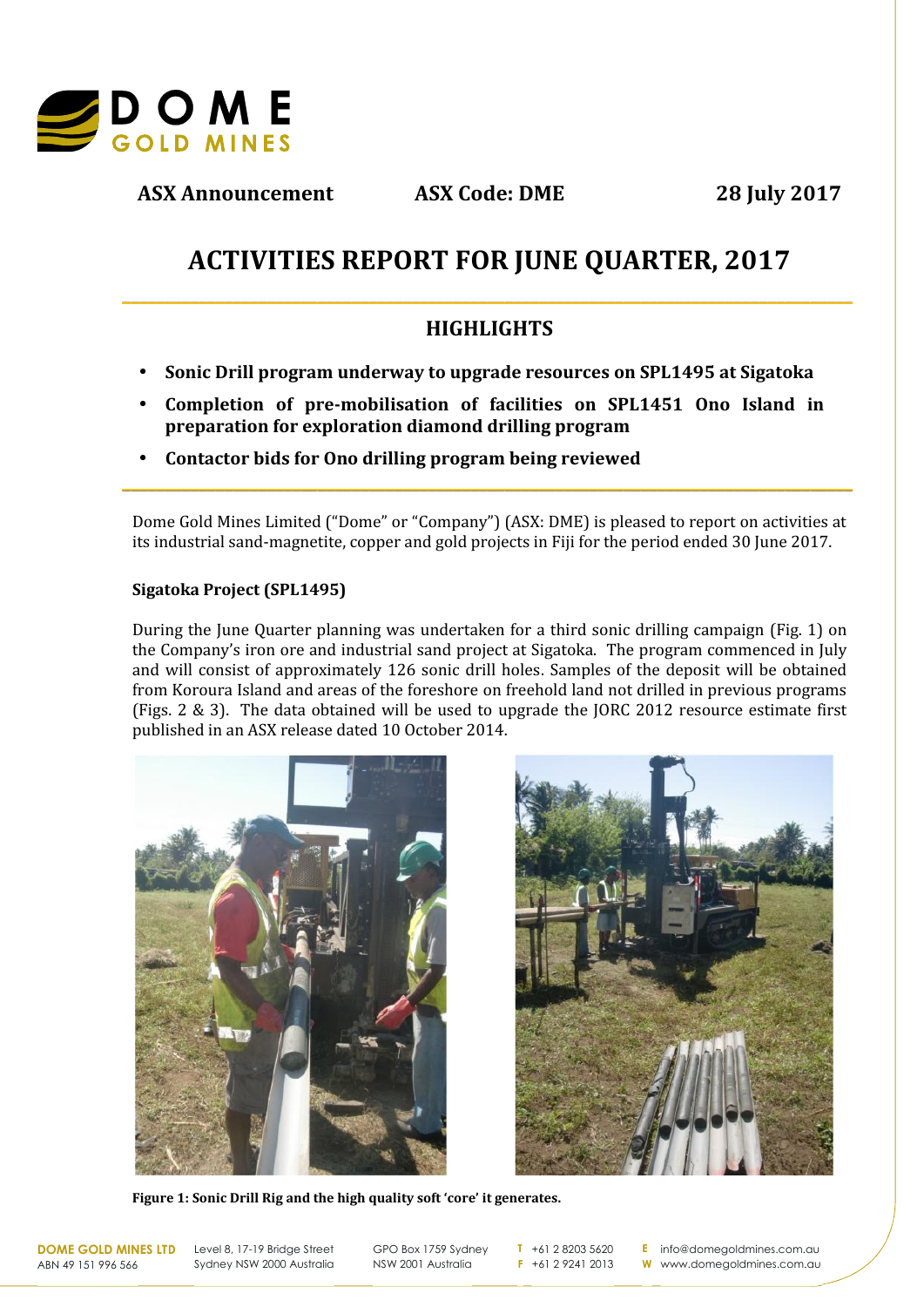

The sonic drilling program now underway is using the Company's own D60 sonic drill rig (see Dome's ASX announcement dated 17 July 2017). To ensure the new data collected are compatible with the results of previous drilling programs and that the work meets the exacting standards of the JORC 2012 Code, the same experts who authored the initial JORC 2012 resource estimate report have been engaged to advise the Company. Their particular focus will be on sampling procedures, sample storage and security and analytical methods. A site visit to Sigatoka at the commencement of drilling and an inspection of the proposed sample handling and processing laboratory in Suva are part of this process. These experts will continue to monitor Dome's new program until it is completed.

The Company has also reactivated its community liaison activities, with Dome's consultant making a site visit to meet with local community representatives and ascertain their needs and expectations in the context of Dome's continuing project work.



**Figure 2: Image of Koroura Island showing location of planned sonic drill holes.**

Level 8, 17-19 Bridge Street Sydney NSW 2000 Australia

GPO Box 1759 Sydney NSW 2001 Australia

**T** +61 2 8203 5620 **F** +61 2 9241 2013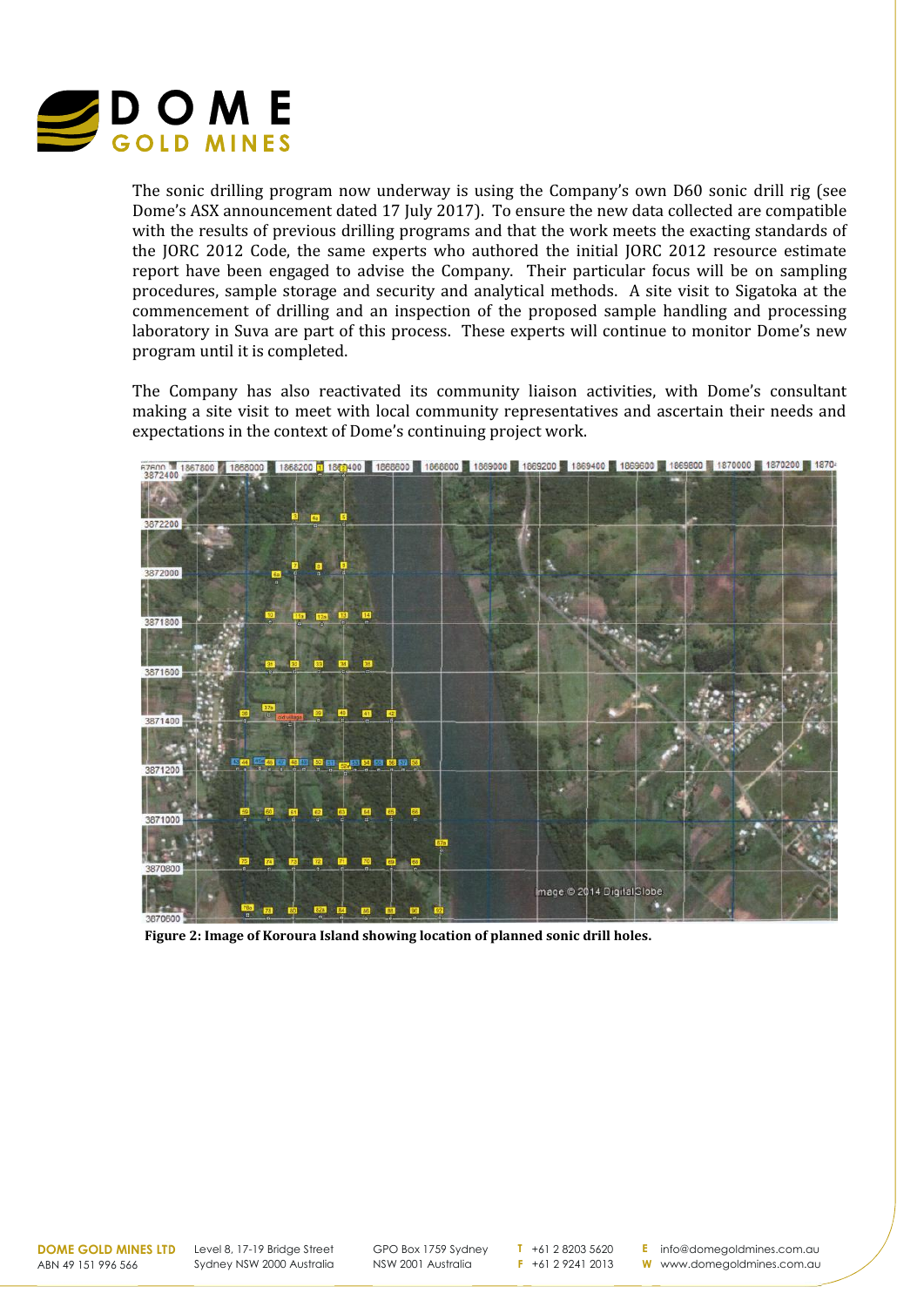



**Figure 3: Image of freehold land showing approximate location of planned sonic drill holes. N.B. the archeological site will be protected.**

## **Ono Island Project (SPL1451)**

Pre-mobilisation infrastructure on SPL1451 (Figs. 4 & 5) has now been completed in preparation for a 5,000m exploration diamond drilling program, expected to commence during the September quarter (subject to confirmation of rig availability). An initial 10 holes, each up to 500m deep and producing HQ-sized core, are planned to obtain assay samples from potentially mineralised targets identified by an Induced Polarisation geophysical survey completed last year.



**Figure 4: Building being renovated on Ono Island for geological office & accommodation.**

ABN 49 151 996 566

**DOME GOLD MINES LTD** Level 8, 17-19 Bridge Street Sydney NSW 2000 Australia

GPO Box 1759 Sydney NSW 2001 Australia

**T** +61 2 8203 5620 **F** +61 2 9241 2013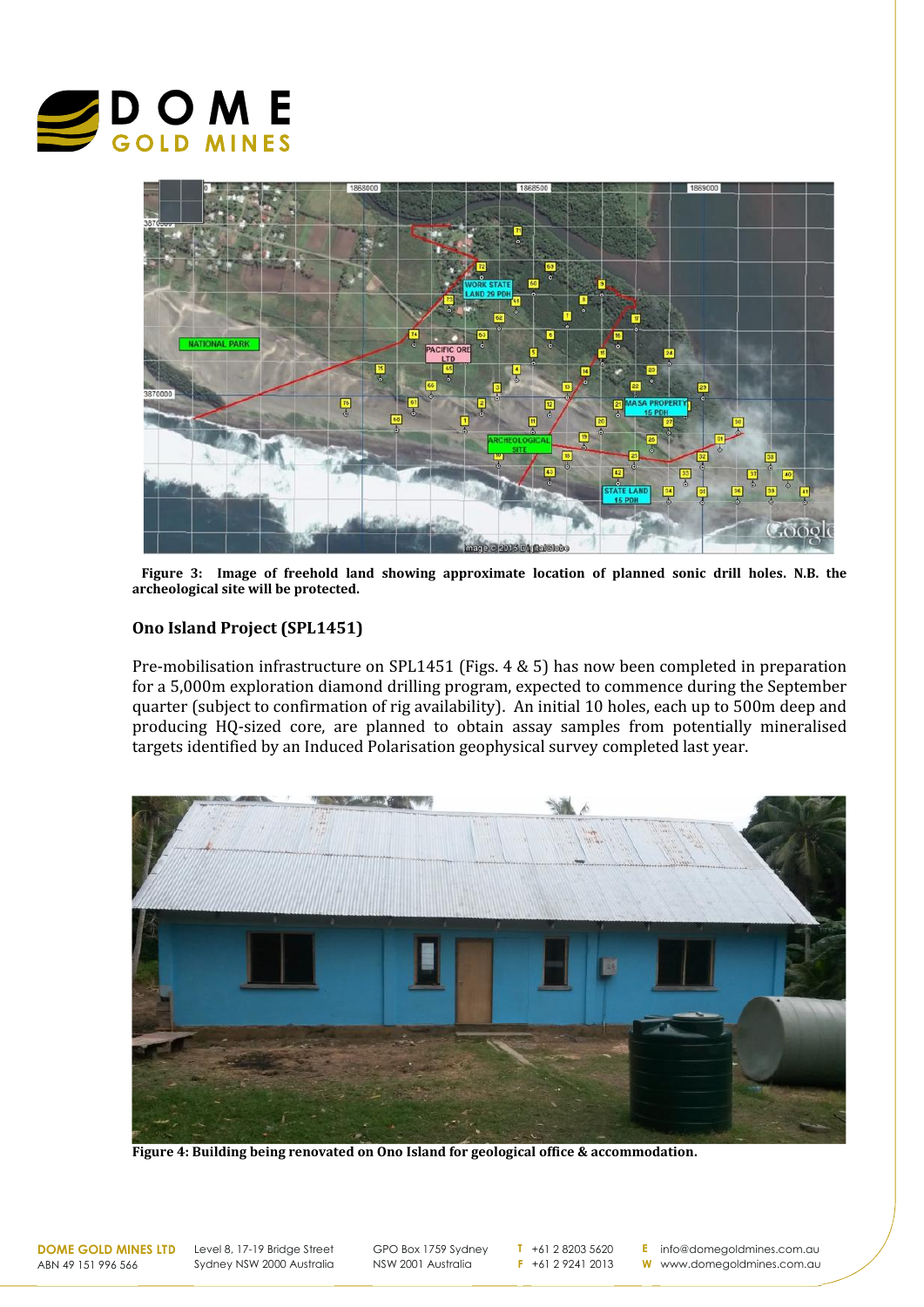



**Figure 5: Water line being installed to the Ono Island building shown in Figure 4.**

The interpretation of the offset pole-dipole IP survey identified a number of resistivity and conductivity anomalies that offer attractive targets for epithermal gold-silver mineralisation at two prospects located in a hydrothermally altered volcanic setting (Fig. 6).



**Figure 6: Naqara East and West Prospects on Ono Island showing the extent of hydrothermal alteration and the IP survey lines. Proposed drill hole locations (A to E) are based on the IP results and surface geology.**

ABN 49 151 996 566

**DOME GOLD MINES LTD** Level 8, 17-19 Bridge Street Sydney NSW 2000 Australia

GPO Box 1759 Sydney NSW 2001 Australia

**T** +61 2 8203 5620 **F** +61 2 9241 2013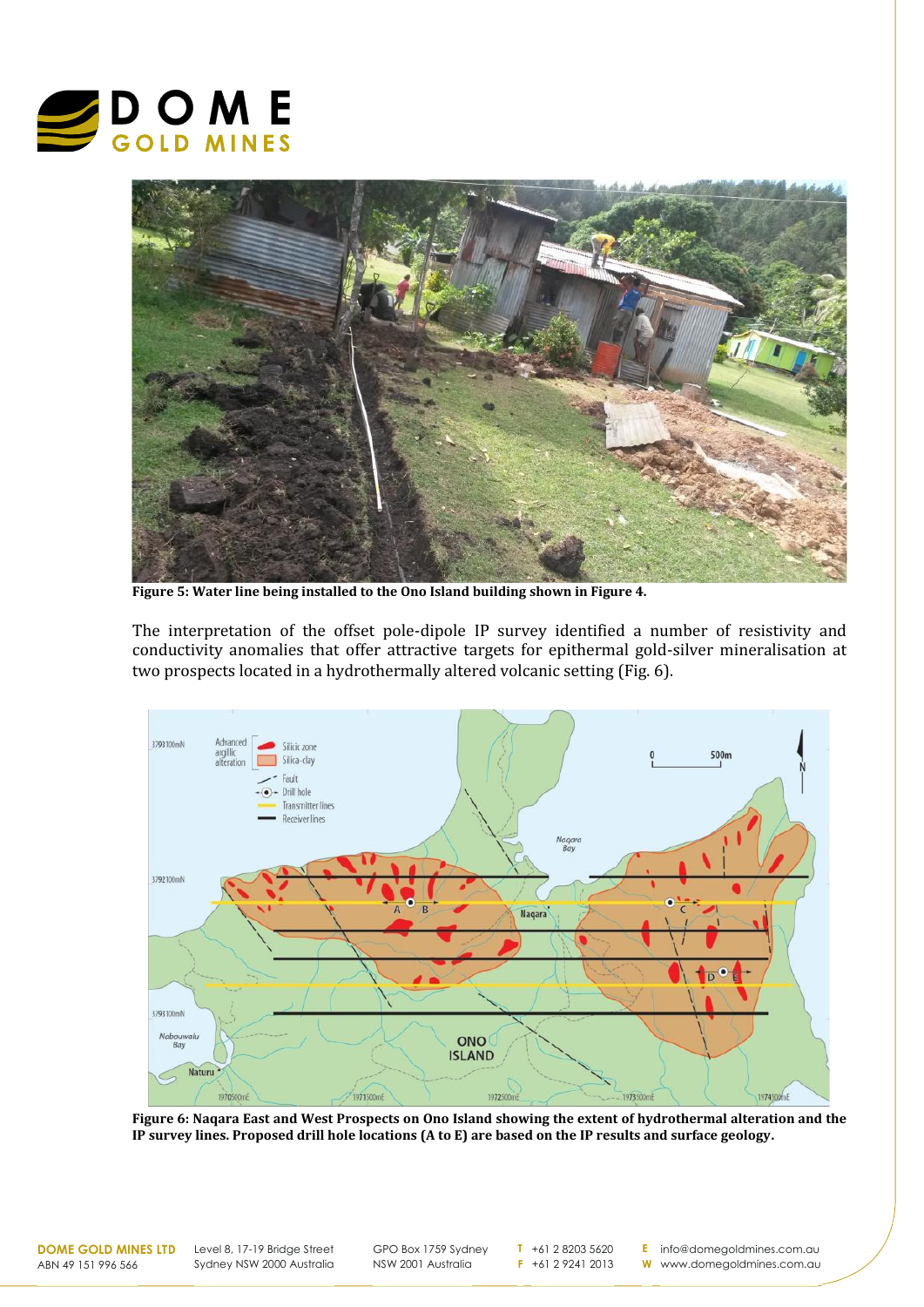



**Figure 7: Schematic model of a volcanic epithermal system, showing the interpreted location of gold, silver and copper-bearing sulphide mineralization, relative to the past and current land surfaces at Ono Island.**

# **CORPORATE**

During the quarter, the Company reached agreement to place 9,362,445 new fully paid ordinary shares to raise \$1,896,001.50 from professional and sophisticated investors.

Expenditure incurred on exploration activities during the quarter totalled \$\$159,949.

As at 30 June 2017, Dome held \$1,182,258 in cash.

For further information about Dome and its projects, please refer to the Company's website [www.domegoldmines.com.au] or contact the Company at (02) 8203 5620.

J V . M cleady

Chief Executive Officer

**DOME GOLD MINES LTD** Level 8, 17-19 Bridge Street Sydney NSW 2000 Australia

GPO Box 1759 Sydney NSW 2001 Australia